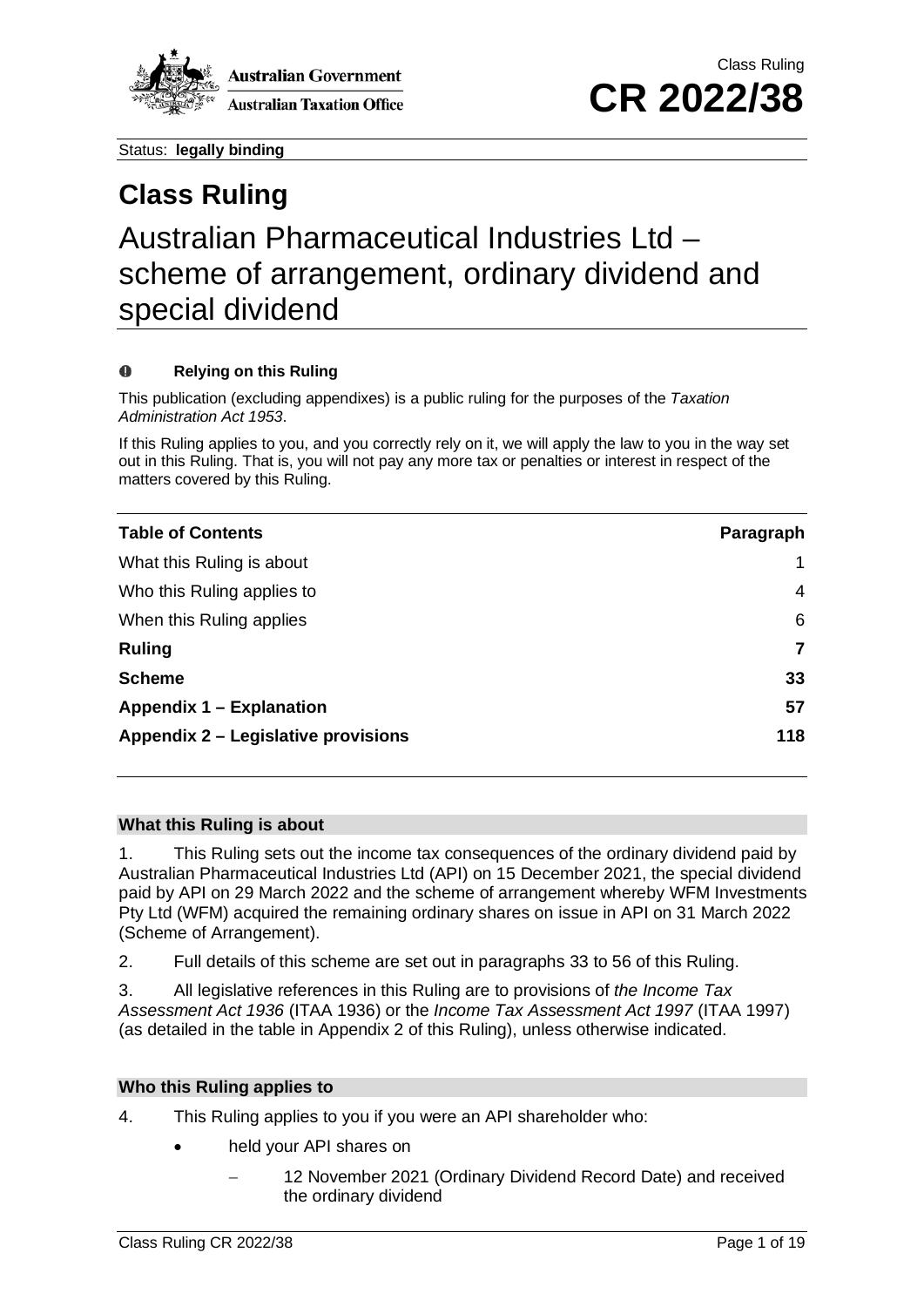- − 25 March 2022 (Special Dividend Record Date) and received the special dividend, and
- − 29 March 2022 (Scheme Record Date), and
- held your API shares on capital account; that is, you did not hold your API shares as revenue assets (as defined in section 977-50) or as trading stock (as defined in subsection 995-1(1)).
- 5. This Ruling does not apply to you if you:
	- acquired your API shares under an API employee share plan, option or rights plan
	- are subject to the investment manager regime in Subdivision 842-I in relation to your API shares, or
	- are subject to the taxation of financial arrangements rules in Division 230 in relation to the scheme set out in paragraphs 33 to 56 of this Ruling.

**Note:** Division 230 will not apply to individuals, unless they have made an election for it to apply.

## **When this Ruling applies**

6. This Ruling applies from 1 July 2021 to 30 June 2022.

## **Ruling**

## **Dividends**

7. The ordinary dividend and special dividend are 'dividends' as defined in subsection 6(1).

8. The ordinary dividend and special dividend are frankable distributions pursuant to section 202-40.

## **Assessability of the dividends, franking credits and tax offsets**

## *Resident shareholders*

9. If you are a resident of Australia as defined in subsection 6(1), you are required to include the ordinary dividend and special dividend in your assessable income  $subparag$ raph  $44(1)(a)(i)$ ).

10. If you satisfy the residency requirements in section 207-75, you include the franking credits attached to the dividends in your assessable income and you are entitled to a tax offset equal to the amount of those credits (section 207-20), provided you are a 'qualified person' (as defined in Division 1A of former Part IIIAA).

11. If you received the dividends as a trustee of a trust (not being a complying superannuation entity) or as a partnership and you are not a corporate tax entity, the franking credits attached to the dividends are included in your assessable income, provided you are a qualified person (subsection 207-35(1)).

12. If you are a partner in a partnership or a beneficiary of a trust and the dividends flow indirectly through the partnership or trust to you, you include your share of the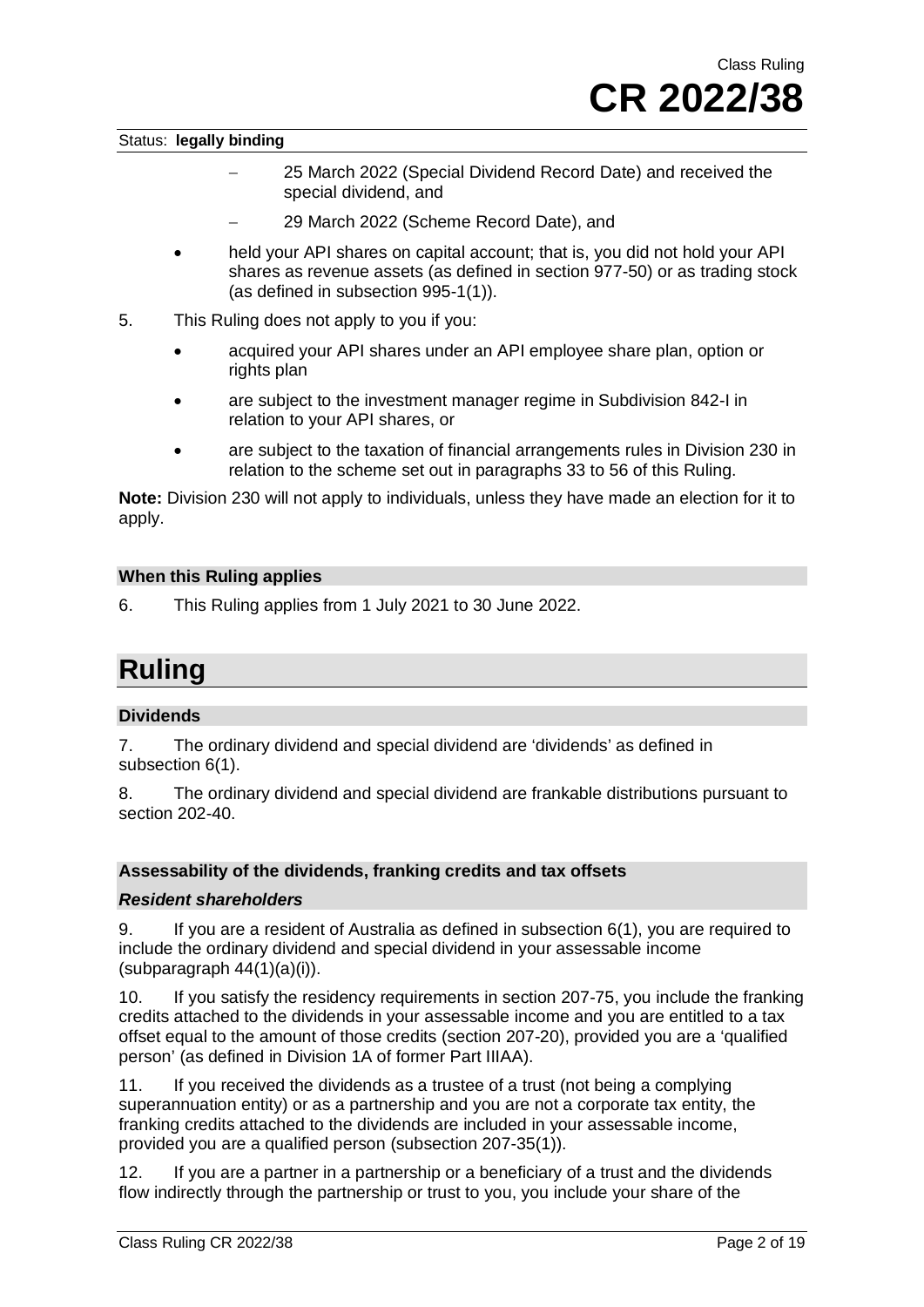dividends in your assessable income and you are entitled to a tax offset equal to your share of the franking credits attached to the dividends, provided both you and the partnership or trust, as is relevant, are each a qualified person (section 207-45 and former subsection 160APHU(1)).

13. The tax offset is refundable, subject to the refundable tax offset rules in Division 67.

## *Non-resident shareholders*

*Dividends attributable to a permanent establishment in Australia*

14. If you are a non-resident and the dividends are attributable to a permanent establishment in Australia, you include the dividends in your assessable income (paragraphs 44(1)(b) and (c)) and you are not liable to pay withholding tax in respect of the dividends (subsection 128B(3E)).

15. If you are also a qualified person (as defined in Division 1A of former Part IIIAA), you include the amount of the franking credits attached to the dividends in your assessable income and you are entitled to a tax offset equal to the amount of those credits (section 207-20 and subsection 207-75(2)). The tax offset is not refundable (subsection 67-25(1DA)).

## *Dividends not attributable to a permanent establishment in Australia*

16. If you are a non-resident and the dividends are not attributable to a permanent establishment in Australia, the dividends are not included in your assessable income (section 128D) and you are not liable to withholding tax in respect of the dividends (paragraph 128B(3)(ga)).

17. You do not include the amount of the franking credits attached to the dividends in your assessable income and you are not entitled to a tax offset for those franking credits (sections 207-20 and 207-70).

## *Related payment and qualified persons*

18. The ordinary dividend and special dividend you received constitute a 'related payment' for the purposes of paragraph 207-145(1)(a) and former section 160APHN, and the secondary qualification period applies.

19. You will be a qualified person in relation to the ordinary dividend if, during the period from 29 September 2021 to 28 December 2021 (inclusive), you held your API shares for a continuous period of at least 45 days during which you did not have 'materially diminished risks of loss or opportunities for gain' (as defined in former section 160APHM) in respect of the shares. The period of 45 days does not include the day on which your API shares were acquired or the day of disposal.

20. You will be a qualified person in relation to the special dividend if, during the period from 9 February 2022 to 10 May 2022 (inclusive), you held your API shares for a continuous period of at least 45 days during which you did not have 'materially diminished risks of loss or opportunities for gain' (as defined in former section 160APHM) in respect of the shares. The period of 45 days does not include the day on which your API shares were acquired or the day of disposal.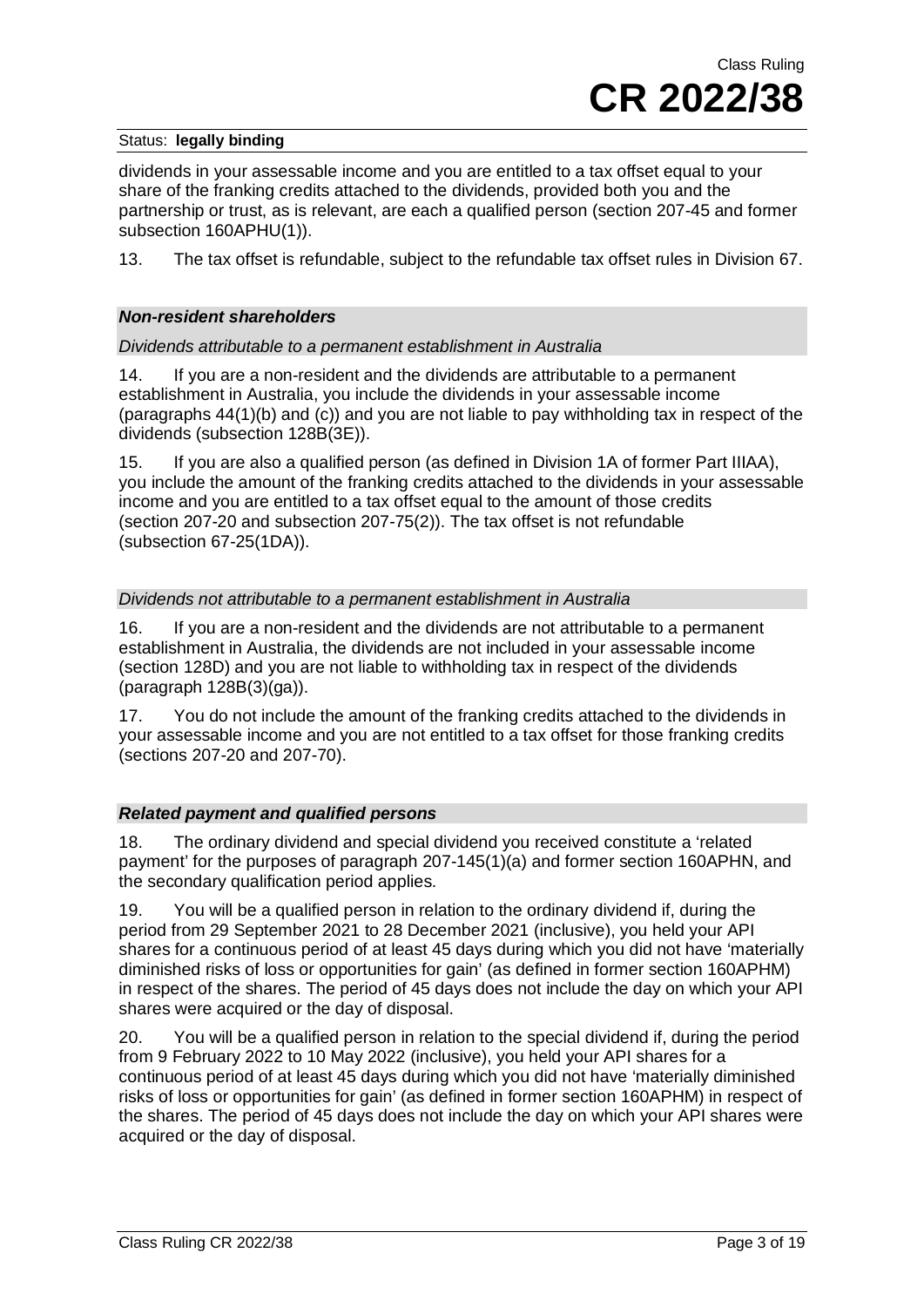## *Exempting entity*

21. API was not an exempting entity when the dividends were paid to you, nor was it a former exempting entity at that time (Division 208).

22. Therefore, section 208-195 will not apply to deny the gross-up of your assessable income by the amount of the franking credit attached to the dividends you received, nor to deny the tax offset to which you are otherwise entitled to under Division 207 at the time when the dividends were paid.

## **Anti-avoidance provisions**

## *Section 177EA*

23. The Commissioner will not make a determination under paragraph 177EA(5)(b) to deny the whole, or any part of, the imputation benefits received in relation to the dividends.

## *Section 204-30*

24. The Commissioner will not make a determination under paragraph 204-30(3)(c) to deny the whole, or any part, of the imputation benefits received in relation to the dividends.

## *Section 207-145*

25. Section 207-145 will not apply to the whole, or any part, of the dividends. The Commissioner does not consider that the ordinary dividend or the special dividend were made as part of a dividend stripping operation (under section 207-155) or a distribution washing arrangement (under section 207-157). Accordingly, section 207-145 will not apply to adjust your assessable income to exclude the amount of the franking credits on the dividends, nor will it deny the tax offsets to which you would otherwise be entitled.

## **Capital gains tax consequences**

## *CGT event A1*

26. CGT event A1 happened to you on 31 March 2022 (Scheme Implementation Date) when you disposed of each of your API shares to WFM in accordance with the Scheme of Arrangement (section 104-10).

## *Capital proceeds*

27. The capital proceeds from CGT event A1 happening to your API share is the Scheme Consideration of \$1.50 per share you received in respect of the disposal of each API share (subsection 116-20(1)).

28. The capital proceeds do not include the ordinary dividend or the special dividend.

## *Capital gain or capital loss*

29. You made a capital gain if the capital proceeds from the disposal of your API share exceed its cost base (subsection 104-10(4)). The capital gain is the difference.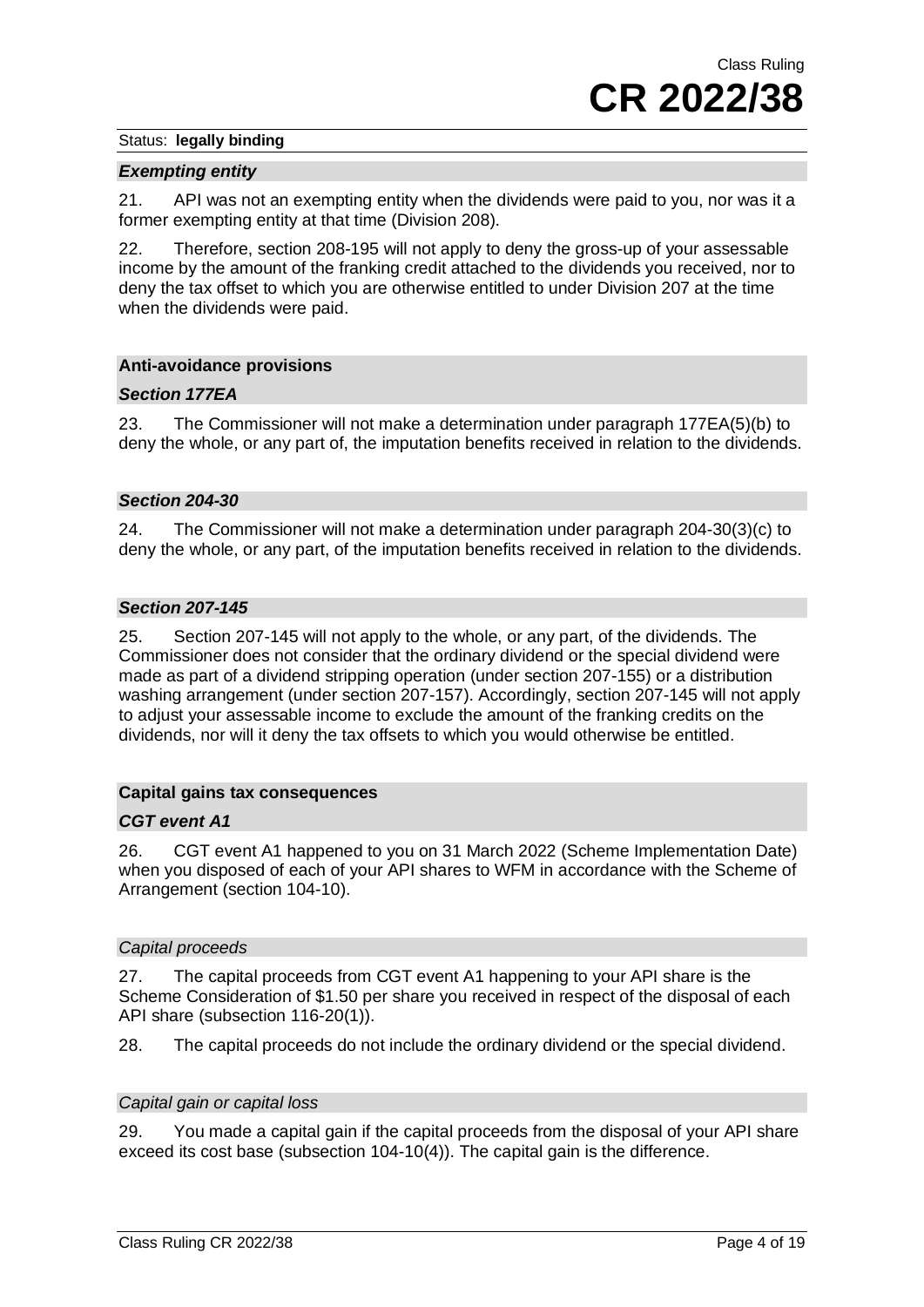30. You made a capital loss if the capital proceeds from the disposal of your API share are less than its reduced cost base (subsection 104-10(4)). The capital loss is the difference.

## *Discount capital gain*

31. If you made a capital gain from the disposal of an API share, you are eligible to treat the capital gain as a 'discount capital gain' provided you acquired, or are taken to have acquired, your API share on or before 30 March 2021 and you satisfy the other requirements of Division 115.

## *Foreign-resident shareholders*

32. If you were a 'foreign resident' or the trustee of a foreign trust for capital gains tax (CGT) purposes (as defined in subsection 995-1(1)) just before the Scheme Implementation Date, you disregard any capital gain or capital loss made as a result of CGT event A1 happening, unless your API shares were taxable Australian property for the purposes of section 855-10.

## **Scheme**

33. The following description of the scheme is based on information provided by the applicant. If the scheme is not carried out as described, this Ruling cannot be relied upon.

## **Background**

## *Australian Pharmaceutical Industries Ltd*

34. API commenced business in 1910 and operates in all Australian states and territories via its primary pharmaceutical wholesaling business. API's business includes 488 Priceline Pharmacy stores and 975 Soul Pattinson Chemist, Pharmacist Advice and Club Premium pharmacy members. API also operates 85 Clear Skincare clinics in Australia and New Zealand.

35. API listed on the Australian Securities Exchange (ASX) on 16 June 1997, and remained publicly listed on the ASX until it was delisted as a result of the Scheme of Arrangement.

- 36. API is an Australian resident for tax purposes.
- 37. As at 31 August 2021, API had:
	- a total of 492,656,035 ordinary shares on issue held by 13,059 shareholders
	- its top 20 shareholders beneficially held 59% of the total ordinary shares. Non-resident shareholders owned less than 20% of the total ordinary shares, none of which individually, or together with associates, owned more than 10%, and
	- a franking account balance of \$81,120,215.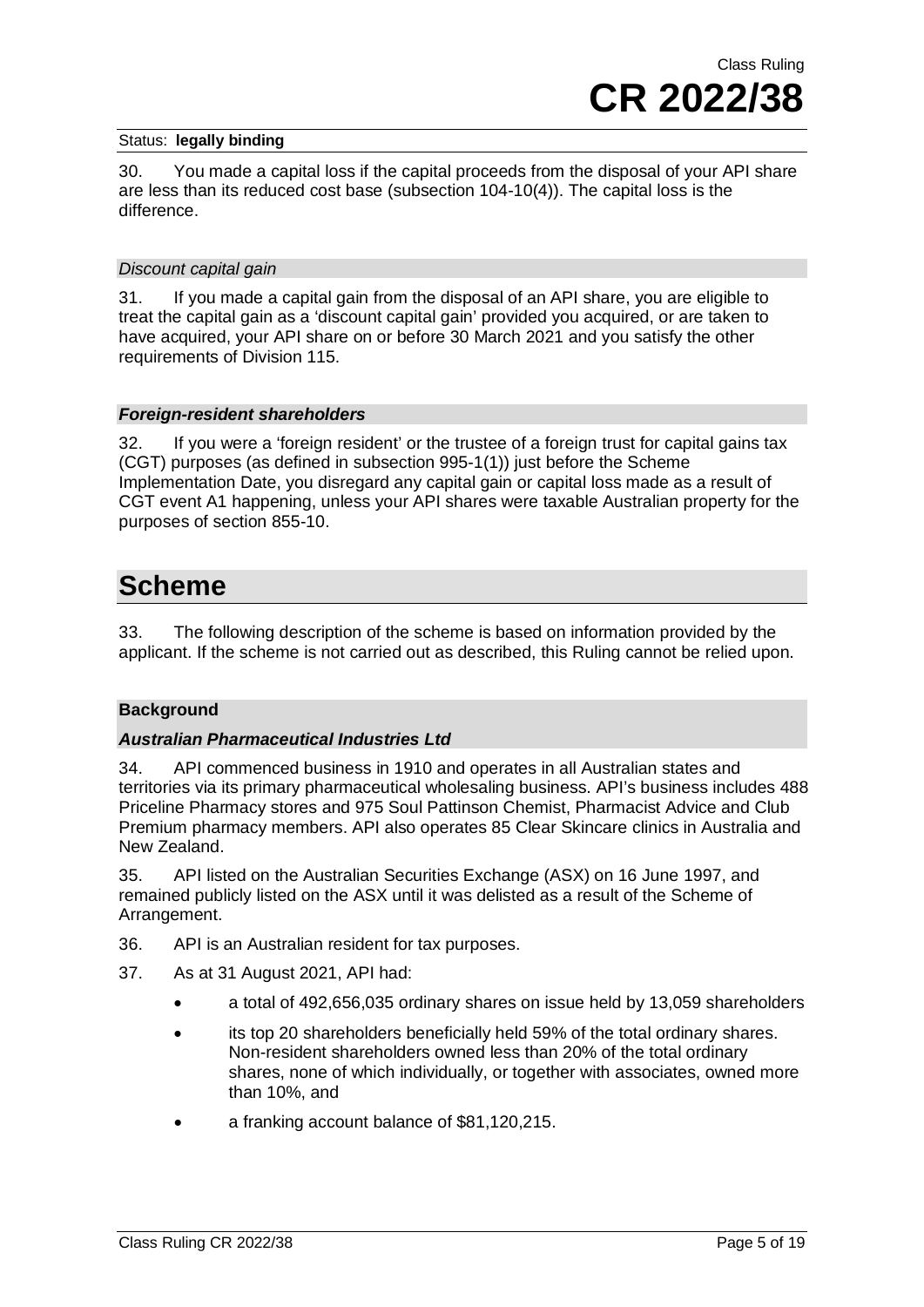## *WFM Investments Pty Ltd*

38. WFM was incorporated on 25 June 2021 for the purpose of acquiring API. WFM is a wholly-owned subsidiary of Wesfarmers Limited (WES). WES is an Australian-resident company and has been listed on the ASX since 1984.

39. Prior to the implementation of the Scheme of Arrangement, WFM held 19.3% of the ordinary shares in API which it acquired from an API shareholder on 7 October 2021.

## **Scheme of Arrangement**

40. On 8 November 2021, API announced that it had entered into a Scheme Implementation Agreement with WFM, subject to shareholder and court approval in accordance with Part 5.1 of the *Corporations Act 2001*.

41. Under the Scheme of Arrangement, each share in API held by an API shareholder would be transferred to WFM, resulting in API becoming a wholly-owned subsidiary of WES. In exchange for each API share, API shareholders would receive \$1.55 per share subject to a reduction for any ordinary dividend or special dividend paid prior to the Scheme Implementation Date (Scheme Consideration).

42. At a shareholder meeting held on 17 March 2022, API shareholders approved the Scheme of Arrangement.

43. On 21 March 2022, the Scheme of Arrangement was approved by the Federal Court of Australia. API shares were suspended from trading on the ASX from close of trading on 22 March 2022.

44. On the Scheme Record Date, each API shareholder's entitlement to the Scheme Consideration was determined.

45. The Scheme Consideration was paid to API shareholders and API shares were transferred to WFM on the Scheme Implementation Date of 31 March 2022.

## **Ordinary dividend**

46. On 28 October 2021, API declared a fully franked dividend of 2 cents per API share to API shareholders who held their shares on the Ordinary Dividend Record Date payable on 15 December 2021.

47. The ordinary dividend was debited from API's retained profits reserve and funded from existing cash and debt facilities. The ordinary dividend was not debited against API's share capital account.

48. The ordinary dividend was not subject to the Scheme of Arrangement becoming effective.

## **Special dividend**

49. On 8 November 2021, API announced its intention to declare a fully franked special dividend of up to 3 cents per API share to API shareholders who held their shares at 7.00pm AEST on the Special Dividend Record Date and payable on 29 March 2022.

50. The special dividend was debited from the retained profits reserve and sourced from existing cash reserves and debt facilities. The special dividend was not debited against API's share capital account.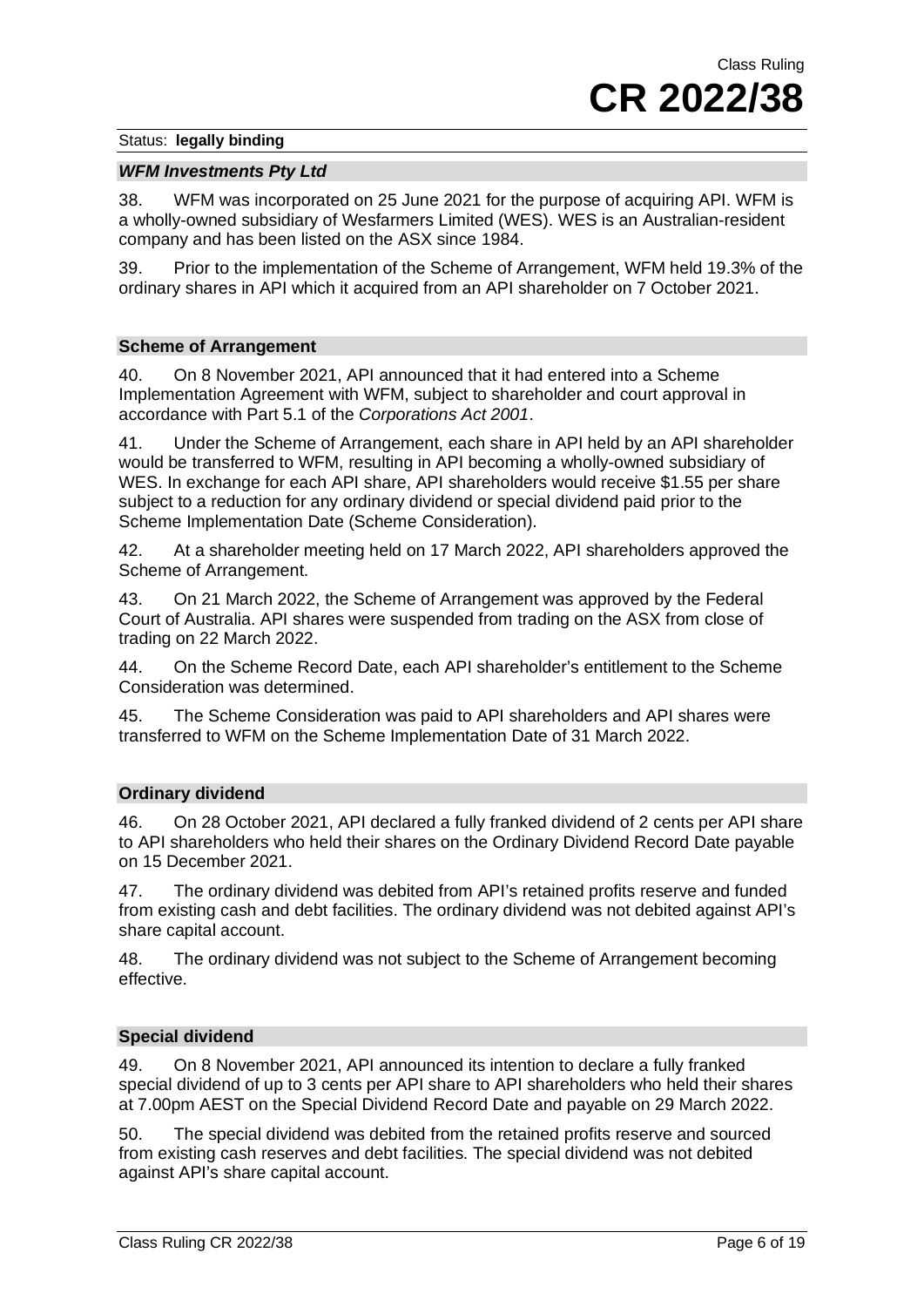51. The special dividend was subject to the Scheme of Arrangement becoming effective.

## **Other matters**

52. Neither WFM, WES, nor any of their associates, had any influence or control over the declaration and payment of the ordinary dividend or the special dividend.

53. Neither WFM, WES, nor any of their associates, facilitated or financed the payment of the ordinary dividend or the special dividend.

54. The Scheme of Arrangement was not conditional on the ordinary dividend or the special dividend being declared and WFM did not have any right to terminate the Scheme Implementation Agreement if API did not declare and pay the ordinary dividend or the special dividend.

55. On the Scheme Implementation Date, the sum of the market values of API's assets that were taxable Australian real property did not exceed the sum of the market values of its other assets for the purposes of section 855-30.

## **Key dates**

56. The following table is a summary of the key dates for the Scheme of Arrangement, the ordinary dividend and the special dividend:

| <b>Date</b>                       | Event                                        |
|-----------------------------------|----------------------------------------------|
| 8 November 2021                   | Scheme Implementation Agreement executed     |
| 8 November 2021                   | Announcement date                            |
| 7.00pm (AEST) on 12 November 2021 | <b>Ordinary Dividend Record Date</b>         |
| 15 December 2021                  | <b>Ordinary Dividend Payment Date</b>        |
| 14 February 2022                  | Date of Scheme Booklet                       |
| 14 February 2022                  | First Court hearing                          |
| 2.00pm (AEST) on 17 March 2022    | Scheme meeting                               |
| 10.15am (AEST) on 21 March 2022   | Second Court hearing (court approved scheme) |
| 22 March 2022                     | Effective date                               |
| 7.00pm (AEST) on 25 March 2022    | Special Dividend Record Date                 |
| 7.00pm (AEST) on 29 March 2022    | Scheme Record Date                           |
| 29 March 2022                     | <b>Special Dividend Payment Date</b>         |
| 31 March 2022                     | <b>Scheme Implementation Date</b>            |
|                                   |                                              |

## **Commissioner of Taxation** 13 April 2022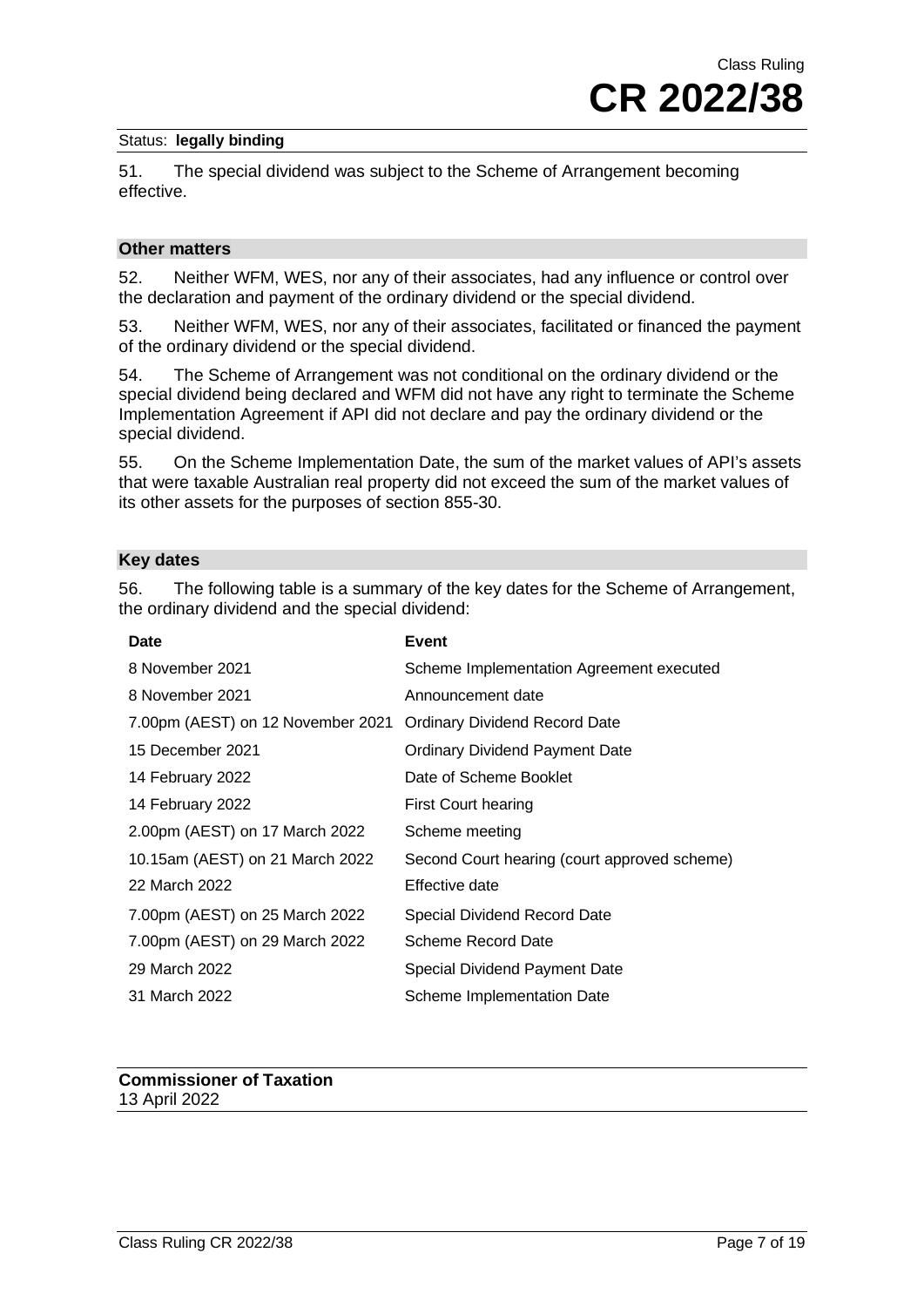# **Appendix 1 – Explanation**

*This Explanation is provided as information to help you understand how the*  o *Commissioner's view has been reached. It does not form part of the binding public ruling.*

| <b>Table of Contents</b>                                                         | Paragraph |
|----------------------------------------------------------------------------------|-----------|
| <b>Dividends</b>                                                                 | 57        |
| Assessability of the dividends                                                   | 61        |
| <b>Residents</b>                                                                 | 61        |
| Non-residents carrying on a business at or through a permanent establishment     | 63        |
| Non-residents not carrying on a business at or through a permanent establishment | 66        |
| Gross-up and tax offset                                                          | 72        |
| Qualified person, related payment rule and holding period rule                   | 75        |
| Qualified person                                                                 | 75        |
| Related payment rule                                                             | 79        |
| Holding period rule                                                              | 83        |
| Refundable tax offset                                                            | 93        |
| The anti-avoidance provisions                                                    | 96        |
| Section 177EA                                                                    | 96        |
| Section 204-30                                                                   | 98        |
| Capital gains tax consequences                                                   | 101       |
| CGT event A1                                                                     | 101       |
| Capital proceeds                                                                 | 106       |
| Capital gain or capital loss                                                     | 111       |
| Discount capital gain                                                            | 114       |
| Foreign-resident shareholders                                                    | 115       |

## **Dividends**

57. The term 'dividend' is defined in subsection 6(1) to include any distribution made by a company to any of its shareholders, whether in money or other property, but excludes a distribution debited against an amount standing to the credit of the share capital account of the company.

58. The ordinary dividend and special dividend are dividends as they were distributions made by API to its shareholders and were not debited against its share capital account.

59. A distribution is a frankable distribution to the extent it is not unfrankable (section 202-40). Section 202-45 sets out the circumstances under which an amount or distribution is taken to be unfrankable.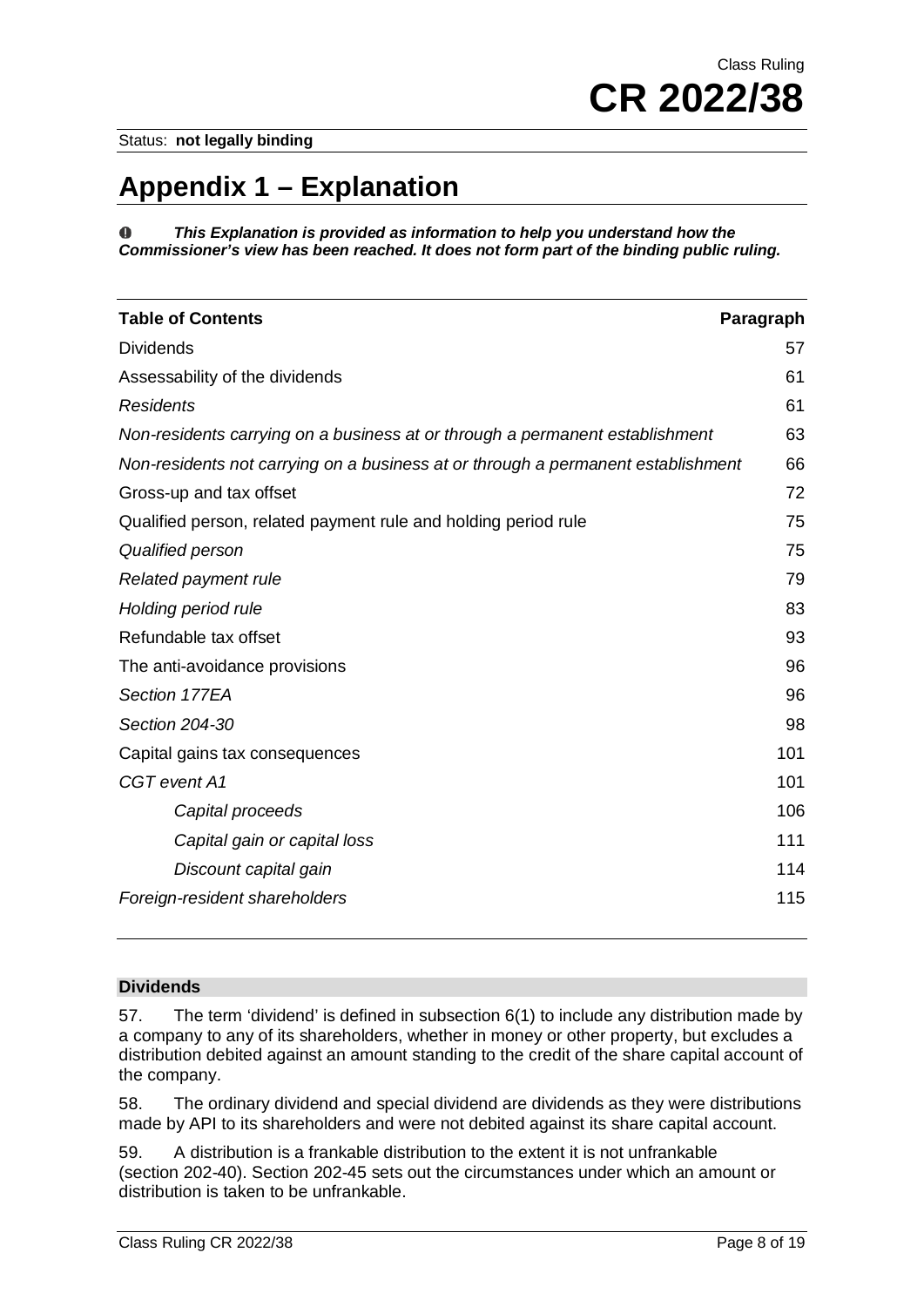60. The ordinary dividend and the special dividend are frankable distributions under section 202-40 as none of the circumstances in section 202-45 apply.

## **Assessability of the dividends**

## *Residents*

61. The assessable income of a resident shareholder includes dividends paid by a company out of profits derived by it from any source (subparagraph  $44(1)(a)(i)$ ).

62. As the dividends were paid by API to its resident shareholders out of profits derived by API, resident shareholders are required to include the dividends in their assessable income.

## *Non-residents carrying on a business at or through a permanent establishment*

63. A non-resident's liability to withholding tax on dividend income received in subsection 128B(1) is subject to subsection 128B(3E). Subsection 128B(3E) states that section 128B does not apply to dividend income that is:

- paid to a person who is a non-resident carrying on business in Australia at or through a permanent establishment of the person in Australia
- attributable to the permanent establishment, and
- not paid to the person in the person's capacity as trustee.

64. Subparagraph  $44(1)(c)(i)$  includes the dividends in the assessable income of a non-resident shareholder that is carrying on business in Australia at or through a permanent establishment where the dividends are attributable to the permanent establishment.

65. Accordingly, if you are a non-resident API shareholder carrying on a business in Australia at or through a permanent establishment who received the dividends (otherwise than in their capacity as trustee), you include the dividends in your assessable income, to the extent to which the dividends were attributable to the permanent establishment (subparagraphs  $44(1)(b)(i)$  and  $(c)(i)$ ) and you will not be liable for Australian withholding tax in relation to the dividends.

## *Non-residents not carrying on a business at or through a permanent establishment*

66. The assessable income of a non-resident shareholder includes dividends paid by a company out of profits derived from sources in Australia (subparagraph 44(1)(b)(i)).

67. However, subsection 44(1) does not apply to a dividend to the extent to which it is included in, or excluded from, assessable income by another provision that expressly deals with dividends in the ITAA 1936 or the ITAA 1997.

68. Subsection 128B(1) imposes Australian withholding tax on income which consists of a dividend paid by a resident company to a non-resident on or after 1 January 1968.

69. Subparagraph 128B(3)(ga)(i) excludes from subsection 128B(1) income derived by a non-resident that consists of the franked part of a dividend. As the dividends were fully franked, they will not be subject to Australian withholding tax.

70. Section 128D operates to treat the dividends as non-assessable non-exempt income.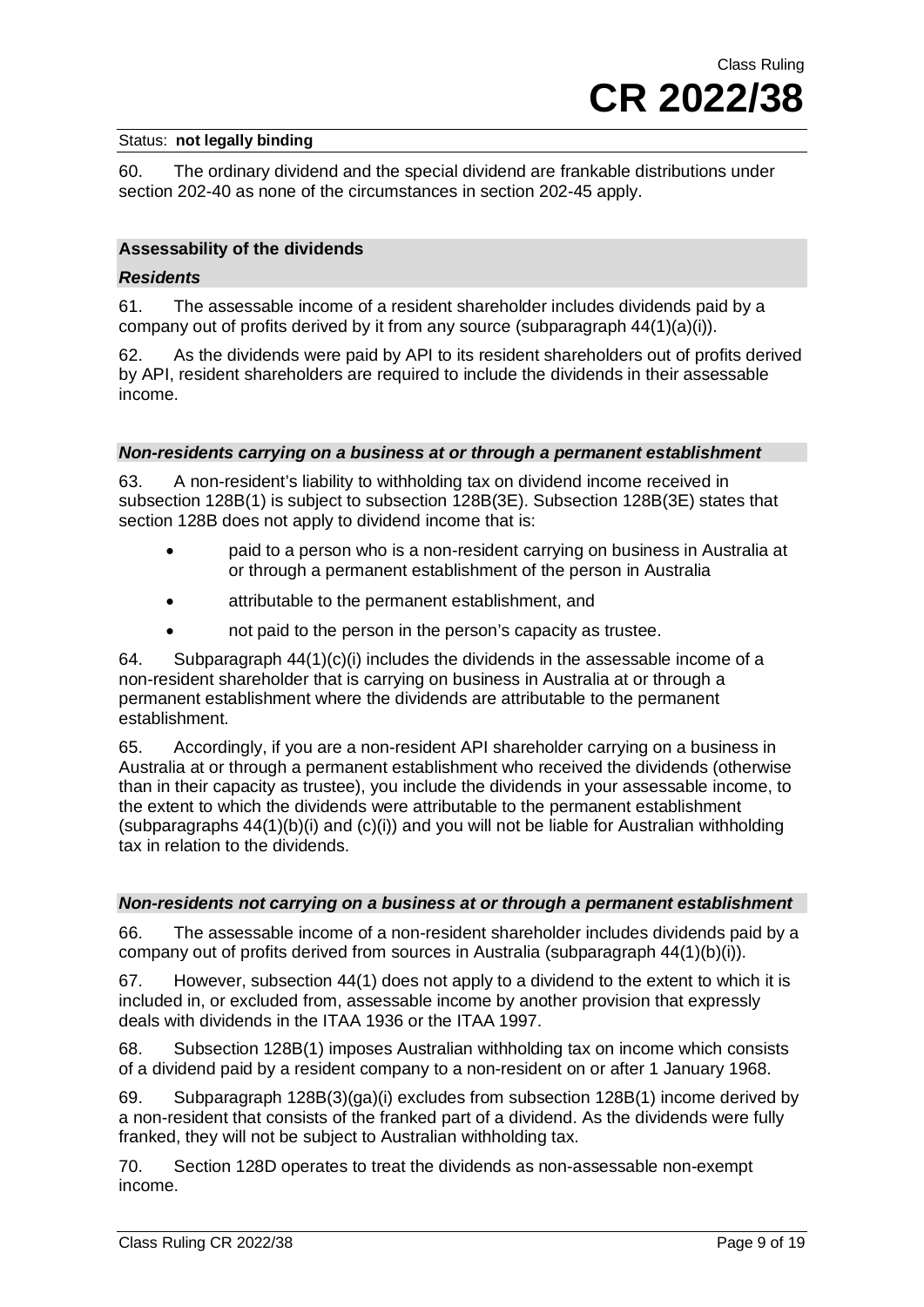71. Accordingly, a non-resident API shareholder who received the fully franked dividends (other than those shareholders who received the dividends in carrying on business in Australia at or through a permanent establishment in Australia) is not required to include the dividends as assessable income (subparagraph 44(1)(b)(i) and section 128D), and is not liable to Australian withholding tax in relation to the dividends (subparagraph 128B(3)(ga)(i)).

## **Gross-up and tax offset**

72. Where a shareholder receives a franked distribution directly, satisfies the residency requirement in section 207-75 and is a qualified person in relation to the franked distribution, the assessable income of the shareholder includes the amount of the franking credit (subsection 207-20(1)). The shareholder will also be entitled to a tax offset equal to the franking credit on the distribution (subsection 207-20(2)).

73. A shareholder that is not a qualified person in relation to the dividends:

- does not include the franking credit attached to the respective dividend in their assessable income (paragraph 207-145(1)(e)), and
- is not entitled to a tax offset equal to the amount of the franking credit attached to the respective dividend (paragraph 207-145(1)(f)).

74. Subject to satisfying the qualified person rule, the assessable income of a shareholder (not being an entity taxed as a corporate tax entity) that is a partnership or a trustee of a trust (not being a complying superannuation fund) includes their share of the amount of the franking credit attached to the dividends (subsection 207-35(1)).

## **Qualified person, related payment rule and holding period rule**

## *Qualified person*

75. An entity must be a qualified person in relation to a dividend in order to be entitled to a tax offset in respect of the franking credit on the dividend (subsection 207-145(1)).

76. Paragraph 207-145(1)(a), which refers to Division 1A of former Part IIIAA, provides the statutory tests you must satisfy to be a qualified person in relation to a franked distribution you received in order for you to be entitled to a tax offset for the franking credit on the distribution.

77. Former section 160APHU provides that a partner in a partnership or the beneficiary of a trust cannot be a qualified person in relation to a dividend unless the partnership or the trustee of the trust is also a qualified person in relation to the dividend.

78. The test of what constitutes a qualified person is set out in former subsection 160APHO(1). Broadly, if you were not under an obligation to make a related payment in relation to the dividend, you are required to satisfy the holding period rule in relation to the primary qualification period. If you were under an obligation to make a related payment in relation to the dividend, you are required to satisfy the holding period requirement in relation the secondary qualification period.

## *Related payment rule*

79. In order to determine the relevant qualification period, it is necessary to determine whether, under the Scheme of Arrangement, you or an associate have made, were under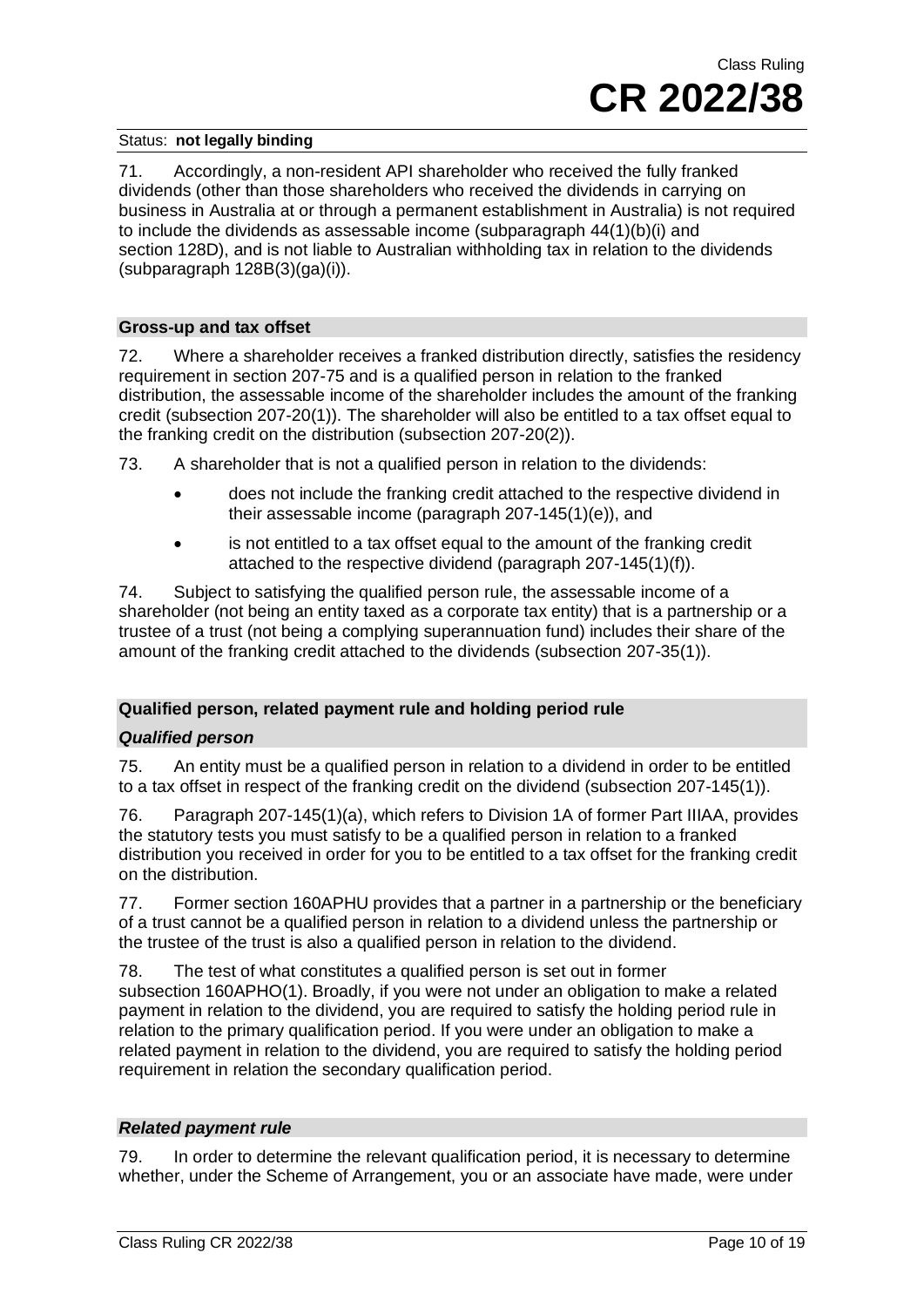an obligation to make, or are likely to make, a related payment in respect of the ordinary dividend and/or special dividend you received (former subsection 160APHN(2)).

80. Examples of what constitutes the making of a related payment for the purposes of Division 1A of former Part IIIAA are set out in former section 160APHN. Broadly, a related payment is where a scheme shareholder has done, or is obliged to do, anything which has the effect of passing the benefit of the dividend to one or more other persons.

81. Under the terms of the Scheme Implementation Deed, the Scheme Consideration was reduced by the amount of the ordinary dividend and the special dividend which API paid to its shareholders. The reduction of the Scheme Consideration, calculated with reference to the amount of the dividends, has the effect of passing the benefit of the dividends from an API shareholder to WFM.

82. Therefore, you (or a partner in a partnership or a beneficiary of a trust that has an interest in API shares) are taken to have made a related payment in respect of the dividends you received.

## *Holding period rule*

83. The holding period rule requires that you hold your API shares on which the ordinary dividend and the special dividend were paid, 'at risk' for a continuous period of at least 45 days during the relevant qualification period (former paragraph 160APHO(2)(a)). The relevant qualification period is the secondary qualification period.

84. The secondary qualification period is the period beginning 45 days before, and ending 45 days after, the day on which a share becomes ex dividend (former section 160APHD).

85. Under former subsection 160APHE(1), a share becomes ex dividend on the day after the last day on which the acquisition by a person of the share entitles them to receive the dividend.

86. In respect of the ordinary dividend, the last day on which a person who held an API share was entitled to receive the ordinary dividend was the record date for the dividend which was 12 November 2021. It follows that the API shares became ex dividend (for the purposes of former subsection 160APHE(1)) for the ordinary dividend on 13 November 2021. Accordingly, the secondary qualification period is notionally the period beginning 45 days before, and ending 45 days after 13 November 2021, namely 29 September 2021 to 28 December 2021 (inclusive).

87. In respect of the special dividend, the last day on which a person who held an API share was entitled to receive the special dividend was the record date for the dividend which was 25 March 2022. It follows that the API shares became ex dividend (for the purposes of former subsection 160APHE(1)) for the special dividend on 26 March 2022. Accordingly, the secondary qualification period is notionally the period beginning 45 days before, and ending 45 days after 26 March 2022, namely 9 February 2022 to 10 May 2022.

88. Any days on which an API shareholder has materially diminished risks of loss or opportunities for gain in respect of their API shares are excluded, but the exclusion is not taken to break the continuity period during which they held the shares (former subsection 160APHO(3)).

89. Under the Scheme of Arrangement, you ceased to hold your API shares at risk on the Scheme Record Date of 29 March 2022, because on that day you became committed to dispose of your API shares in exchange for the Scheme Consideration.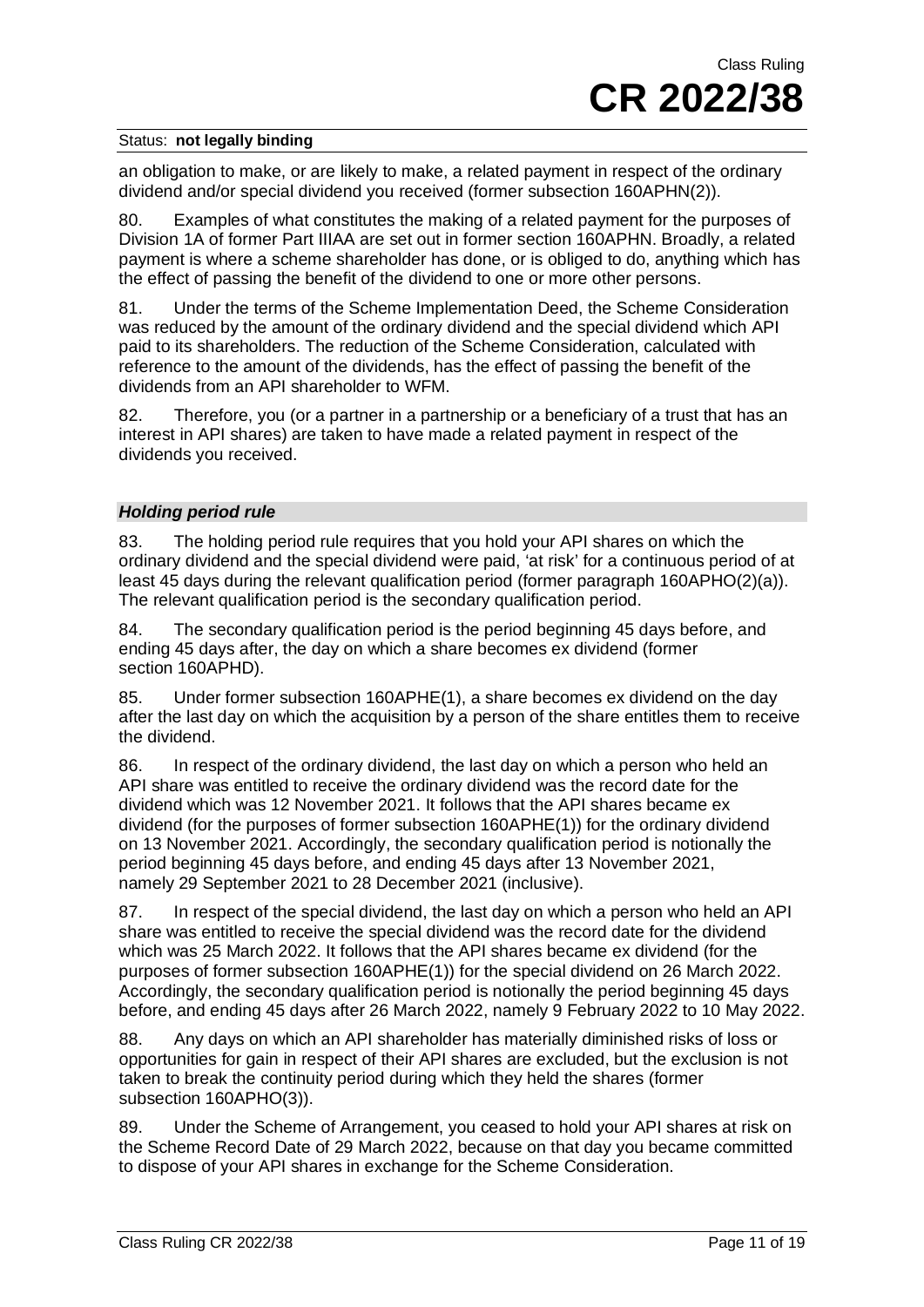90. Accordingly, if you disposed of your API shares to WES under the Scheme of Arrangement, you satisfied the holding period rule if you held those shares at risk for at least 45 continuous days (not including the day on which you acquired the API share, or the day on which you disposed of the API share), in relation to the:

- ordinary dividend during the period 29 September 2021 to 28 December 2021 (inclusive), and
- special dividend, during the period 9 February 2022 to 28 March 2022 (inclusive).

91. You will need to determine whether you satisfy the holding period rule having regard to your personal circumstances, which will require you to take into account any positions you may have entered into that has 'materially diminished risks of loss or opportunities for gain' (as defined under former section 160APHM) in respect of your API shares. This is outside the scope of this Ruling.

92. The small shareholder exception in former section 160APHT does not apply as the dividends constitute related payments as discussed in paragraphs 79 to 82 of this Ruling. Therefore, a shareholder who is an individual and who has franking credit offsets not exceeding \$5,000 for the income year ended 30 June 2022 must also satisfy the holding period requirement in relation to the dividends (former subsection 160APHT(2)).

## **Refundable tax offset**

93. Your entitlement to the franking credit tax offset under Division 207 in relation to the dividends is subject to the refundable tax offset rules in Division 67, provided you are not excluded by the operation of section 67-25.

94. Certain taxpayers are specifically excluded from the operation of the refundable tax offset rules under section 67-25. These excluded entities include:

- non-complying superannuation funds or non-complying approved deposit funds (subsection 67-25(1A))
- trustees of a trust who are liable to be assessed under sections 98 or 99A (subsection 67-25(1B))
- corporate tax entities, unless the entity is an exempt institution that is eligible for a refund, or a life insurance company that has received distributions on membership interests which were not held by the company on behalf of its shareholders (subsections 67-25(1C) and (1D)), and
- non-resident entities carrying on business in Australia at or through a permanent establishment (subsection 67-25(1DA)).

95. Division 63 sets out the rules on how, and in what order, tax offsets are applied against income tax liability. Where a tax offset that is subject to the refundable tax offset rules in Division 67 exceeds your income tax liability, you are entitled to a refund of the difference (table item 40 of section 63-10).

## **The anti-avoidance provisions**

## *Section 177EA*

96. Section 177EA is a general anti-avoidance provision that applies where one of the purposes (other than an incidental purpose) of a particular scheme is to enable a taxpayer to obtain an imputation benefit.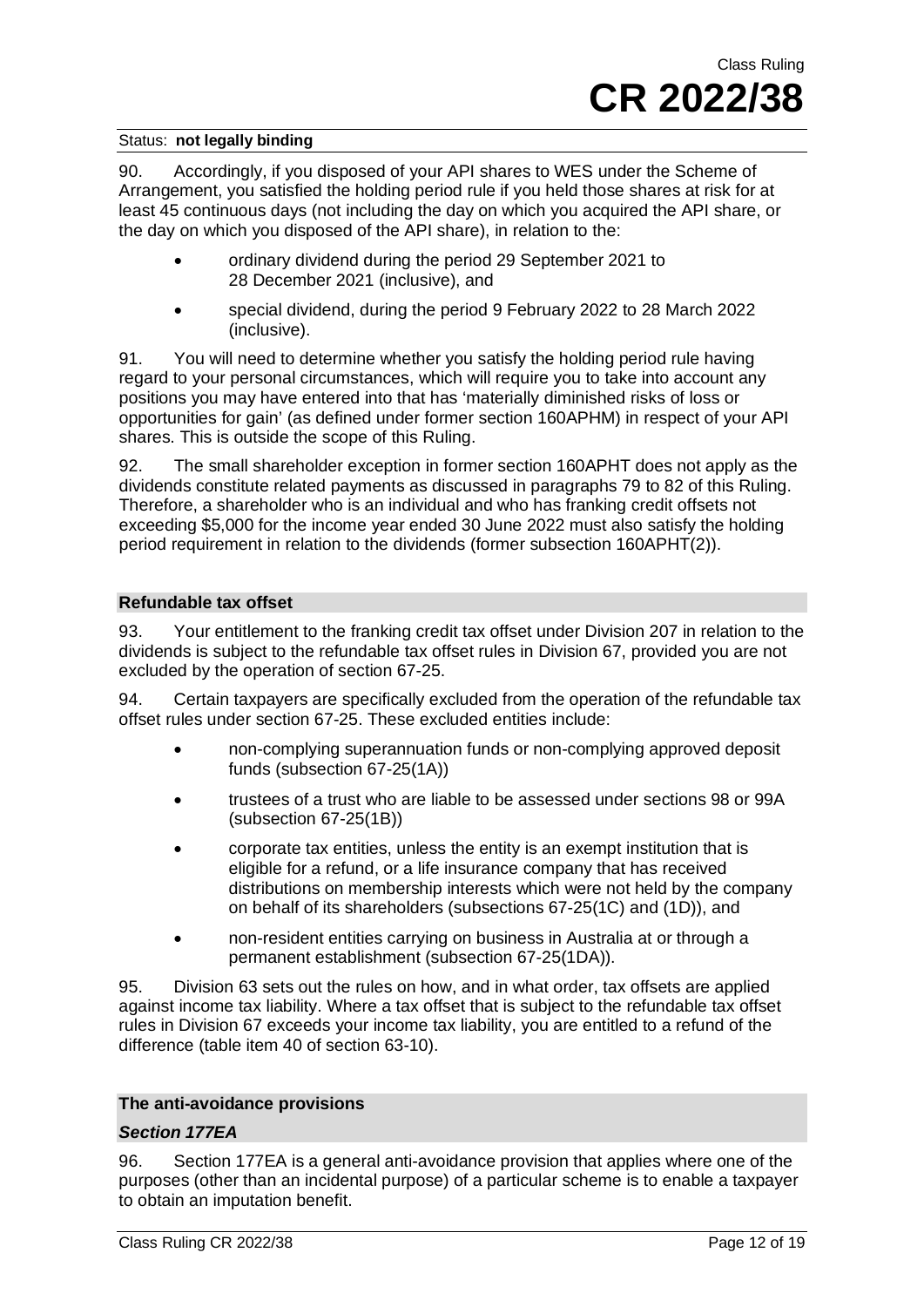97. It is considered that the conditions for applying section 177EA are not satisfied in relation to API's payment of the ordinary dividend or the special dividend. Therefore, the Commissioner will not make a determination under paragraph 177EA(5)(b) to deny the whole, or part, of the imputation benefits received by API shareholders in relation to the dividends.

## *Section 204-30*

98. Section 204-30 applies where a corporate tax entity streams the payment of dividends to its members in such a way that members to whom distributions are streamed derive a greater benefit from franking credits than another member entity. The term 'derive a greater benefit from franking credits' is defined in subsection 204-30(8) by reference to the ability of the members to fully use imputation benefits.

99. Under the scheme, you received imputation benefits when the dividends were paid to you. The dividends were paid equally to all API shareholders and were fully franked regardless of the tax profiles of API's shareholders. Accordingly, it cannot be said that API selectively directed the flow of franked dividends to certain members.

100. As the conditions in subsection 204-30(1) were not met, the Commissioner will not make a determination under paragraph 204-30(3)(c) to deny the whole, or any part, of the imputation benefits received by you as an API shareholder in relation to the dividends.

## **Capital gains tax consequences**

## *CGT event A1*

101. CGT event A1 happens if there is a change in the ownership of a CGT asset (section 104-10). The event happens when a contract to dispose of the asset is entered into or, if there is no contract, when the change of ownership occurs (subsection 104-10(3)).

102. The acquisition of your API shares under a court-approved Scheme of Arrangement does not involve a disposal of shares under a contract.

103. Therefore, CGT event A1 happened when there was a change of ownership in your API shares to WFM under the Scheme Implementation Deed (subsections 104-10(1) and (2)). The change of ownership occurred on the Scheme Implementation Date of 31 March 2022 (paragraph 104-10(3)(b)).

104. The time when CGT event A1 happens determines the income year in which a capital gain or capital loss is made by the shareholder and whether the CGT discount applies to any capital gain.

105. A shareholder makes a capital gain from CGT event A1 happening if the capital proceeds from the disposal of an API share are more than the cost base of the share. A shareholder makes a capital loss if the capital proceeds are less than the reduced cost base of the API share (subsection 104-10(4)).

## *Capital proceeds*

106. The capital proceeds you received from a CGT event is the money and the market value of any property received or entitled to be received (worked out at the time of the event happening) in respect of the event happening (subsection 116-20(1)).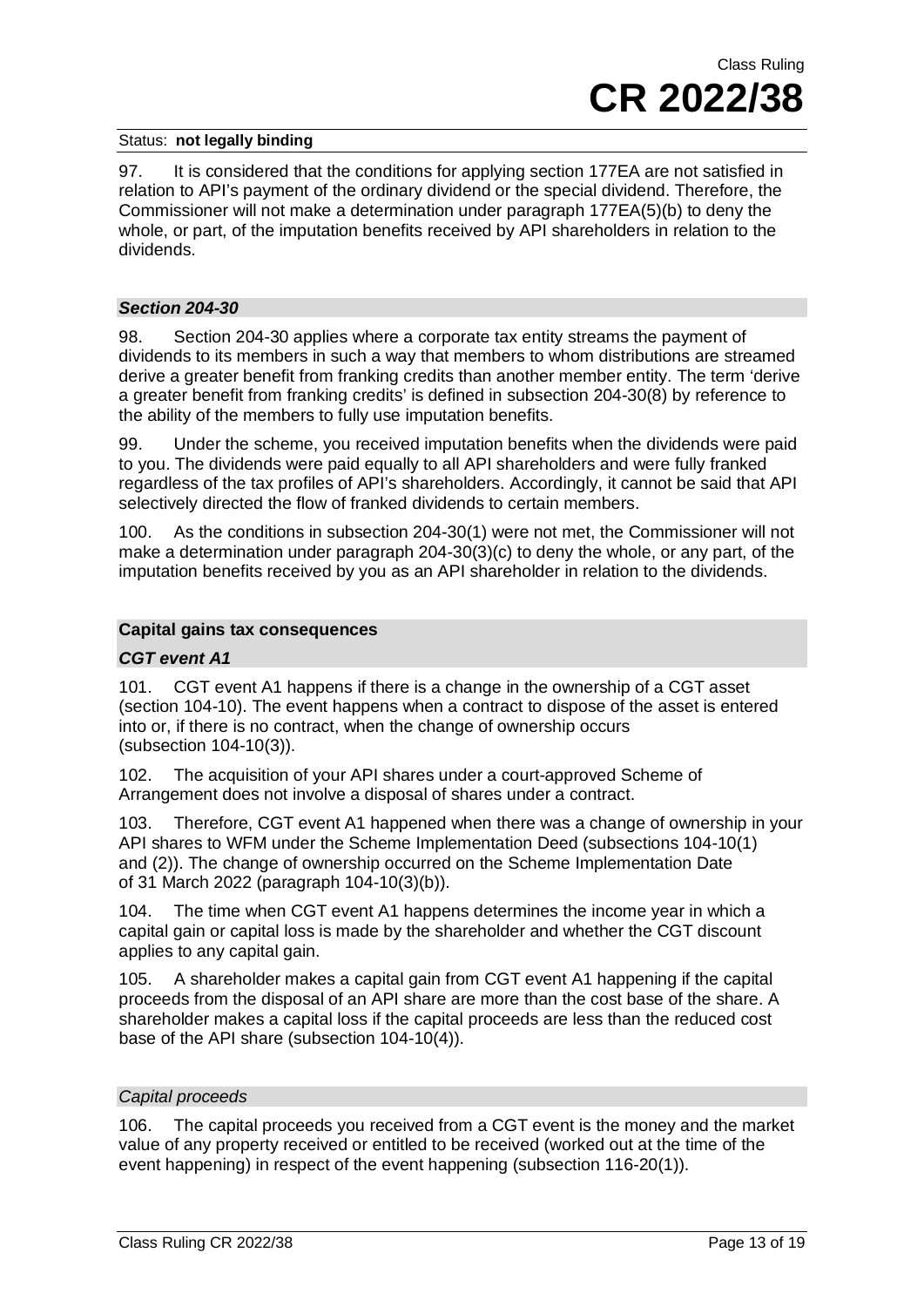107. The term 'in respect of the event happening' in subsection 116-20(1) requires the relationship between the event and the receipt of the money, or the entitlement to receive the money, to be more than coincidental. An amount is not capital proceeds received or entitled to be received in respect of a CGT event merely because it is received in association with the CGT event. [1](#page-13-0)

108. The ordinary dividend and special dividend were not paid in respect of the disposal of API shares under the Scheme of Arrangement. The Scheme of Arrangement was not conditional on the declaration of the dividends. The ordinary dividend and the special dividend were not dependent on WFM or a third-party financing or facilitating payment of the dividends, or WFM or a third party being obliged to bring about the result that the dividends would be paid to existing shareholders.

109. The Commissioner considers that the dividends were not received in respect of the disposal of API shares under the Scheme of Arrangement. Accordingly, the dividends do not form part of the capital proceeds in respect of CGT event A1 happening.

110. Therefore, the capital proceeds that you received from CGT event A1 happening on the disposal of each API share is the Scheme Consideration \$1.50 per API share.

## *Capital gain or capital loss*

111. You made a capital gain if the capital proceeds from the disposal of your API share exceed its cost base (subsection 104-10(4)). The capital gain is the difference.

112. You made a capital loss if the capital proceeds from the disposal of your API share are less than its reduced cost base (subsection 104-10(4)). The capital loss is the difference.

113. The cost base and reduced cost base of the API share depends on your individual circumstances.

## *Discount capital gain*

114. If you make a capital gain from the disposal of your API share, you are eligible to treat the capital gain as a 'discount capital gain' provided that:

- you are an individual, a complying superannuation entity or, subject to the rules in Subdivision 115-C, a trust (section 115-10)
- the capital gain was worked out using a cost base that was calculated without reference to indexation (subsection 115-20(1)), and
- you acquired, or were taken to have acquired, your API share on or before 30 March 2021, which was at least 12 months prior to CGT event A1 happening (subsection 115-25(1)).

## *Foreign-resident shareholders*

115. You disregard a capital gain or capital loss you make from a CGT event if you are a foreign resident, or the trustee of a foreign trust for CGT purposes, just before the CGT event happens and the CGT event happens in relation to a CGT asset that is not taxable Australian property (subsection 855-10(1)).

<span id="page-13-0"></span><sup>1</sup> Taxation Ruling TR 2010/4 *Income tax: capital gains: when a dividend will be included in the capital proceeds from a disposal of shares that happens under a contract or a scheme of arrangement*.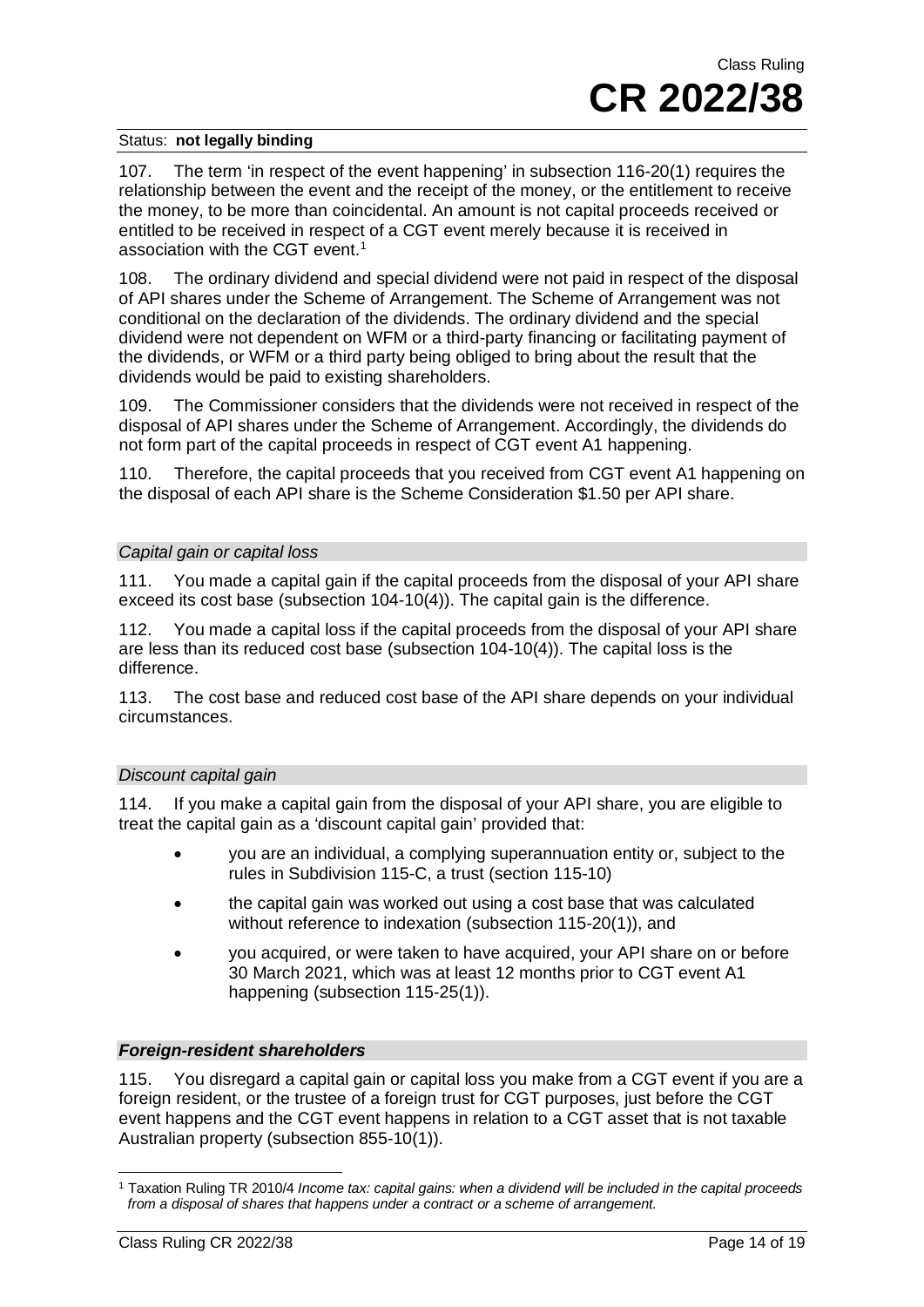116. The term 'taxable Australian property' is defined in the table in section 855-15 to include an indirect Australian real property interest. As the sum of the market values of API's taxable Australian real property assets did not exceed the sum of the market value of its non-taxable Australian real property assets at the time the CGT event occurred, the principal asset test in section 855-30 is not satisfied; meaning your API share is not an indirect Australian real property interest.

117. However, you cannot disregard a capital gain or capital loss you made when CGT event A1 happened to your API share, if, relevantly, your API share:

- was used at any time in carrying on a business through a permanent establishment in Australia (table item 3 of section 855-15), or
- was covered by subsection 104-165(3) (table item 5 of section 855-15, about individuals choosing to disregard capital gains upon ceasing to be Australian residents).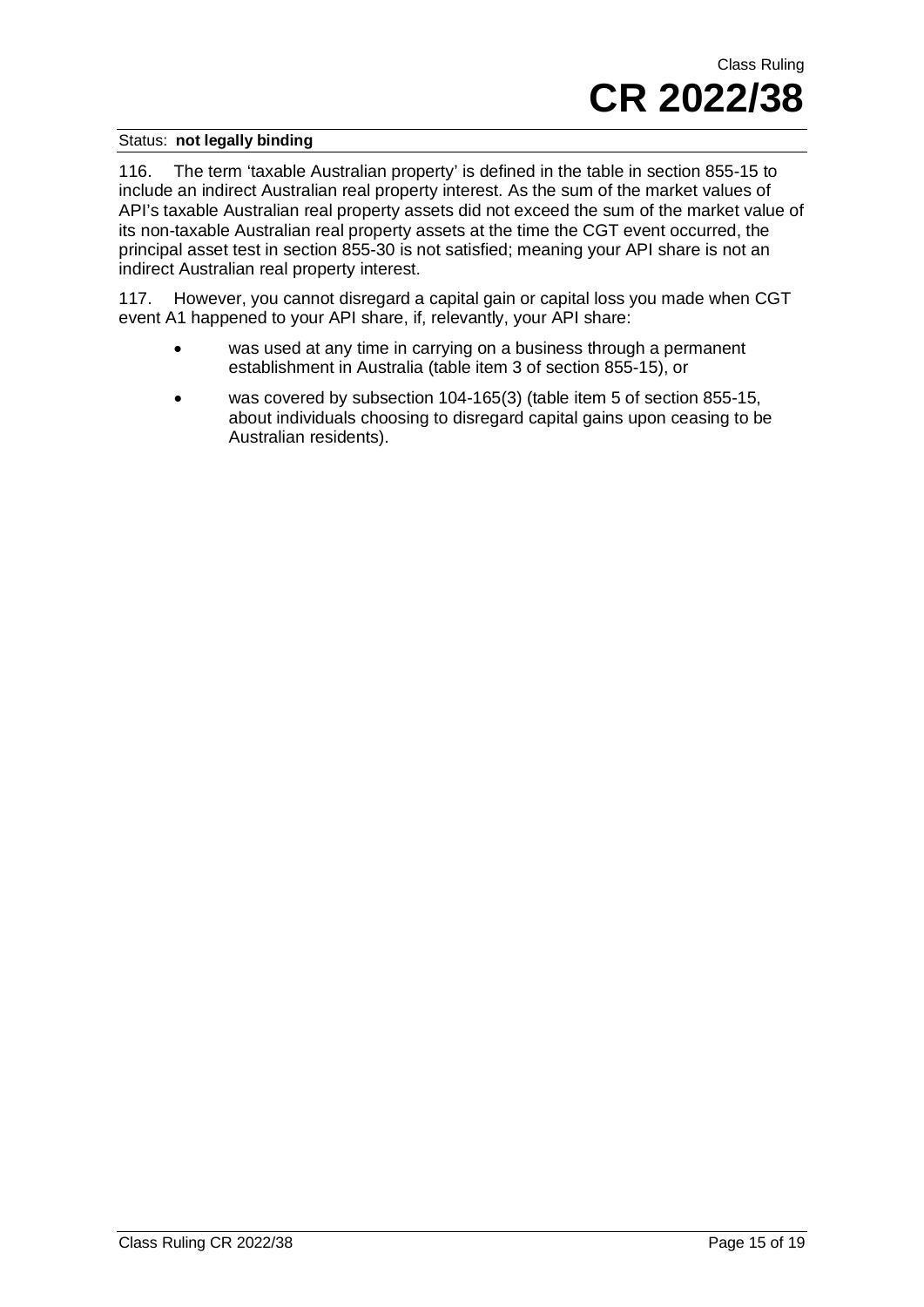# **Appendix 2 – Legislative provisions**

118. This paragraph sets out the details of the provisions ruled upon or referenced in this Ruling.

| Income Tax Assessment Act 1936 | subsection 6(1)                  |
|--------------------------------|----------------------------------|
| Income Tax Assessment Act 1936 | subsection 44(1)                 |
| Income Tax Assessment Act 1936 | subparagraph 44(1)(a)(i)         |
| Income Tax Assessment Act 1936 | paragraph 44(1)(b)               |
| Income Tax Assessment Act 1936 | subparagraph 44(1)(b)(i)         |
| Income Tax Assessment Act 1936 | paragraph 44(1)(c)               |
| Income Tax Assessment Act 1936 | subparagraph 44(1)(c)(i)         |
| Income Tax Assessment Act 1936 | section 98                       |
| Income Tax Assessment Act 1936 | section 99A                      |
| Income Tax Assessment Act 1936 | section 128B                     |
| Income Tax Assessment Act 1936 | subsection 128B(1)               |
| Income Tax Assessment Act 1936 | paragraph 128B(3)(ga)            |
| Income Tax Assessment Act 1936 | subparagraph 128B(3)(ga)(i)      |
| Income Tax Assessment Act 1936 | subsection 128B(3E)              |
| Income Tax Assessment Act 1936 | section 128D                     |
| Income Tax Assessment Act 1936 | Division 1A of former Part IIIAA |
| Income Tax Assessment Act 1936 | former section 160APHD           |
| Income Tax Assessment Act 1936 | former subsection 160APHE(1)     |
| Income Tax Assessment Act 1936 | former section 160APHM           |
| Income Tax Assessment Act 1936 | former section 160APHN           |
| Income Tax Assessment Act 1936 | former subsection 160APHN(2)     |
| Income Tax Assessment Act 1936 | former subsection 160APHO(1)     |
| Income Tax Assessment Act 1936 | former paragraph 160APHO(2)(a)   |
| Income Tax Assessment Act 1936 | former subsection 160APHO(3)     |
| Income Tax Assessment Act 1936 | former section 160APHT           |
| Income Tax Assessment Act 1936 | former subsection 160APHT(2)     |
| Income Tax Assessment Act 1936 | former section 160APHU           |
| Income Tax Assessment Act 1936 | former subsection 160APHU(1)     |
| Income Tax Assessment Act 1936 | section 177EA                    |
| Income Tax Assessment Act 1936 | paragraph 177EA(5)(b)            |
| Income Tax Assessment Act 1997 | Division 63                      |
| Income Tax Assessment Act 1997 | section 63-10                    |
| Income Tax Assessment Act 1997 | Division 67                      |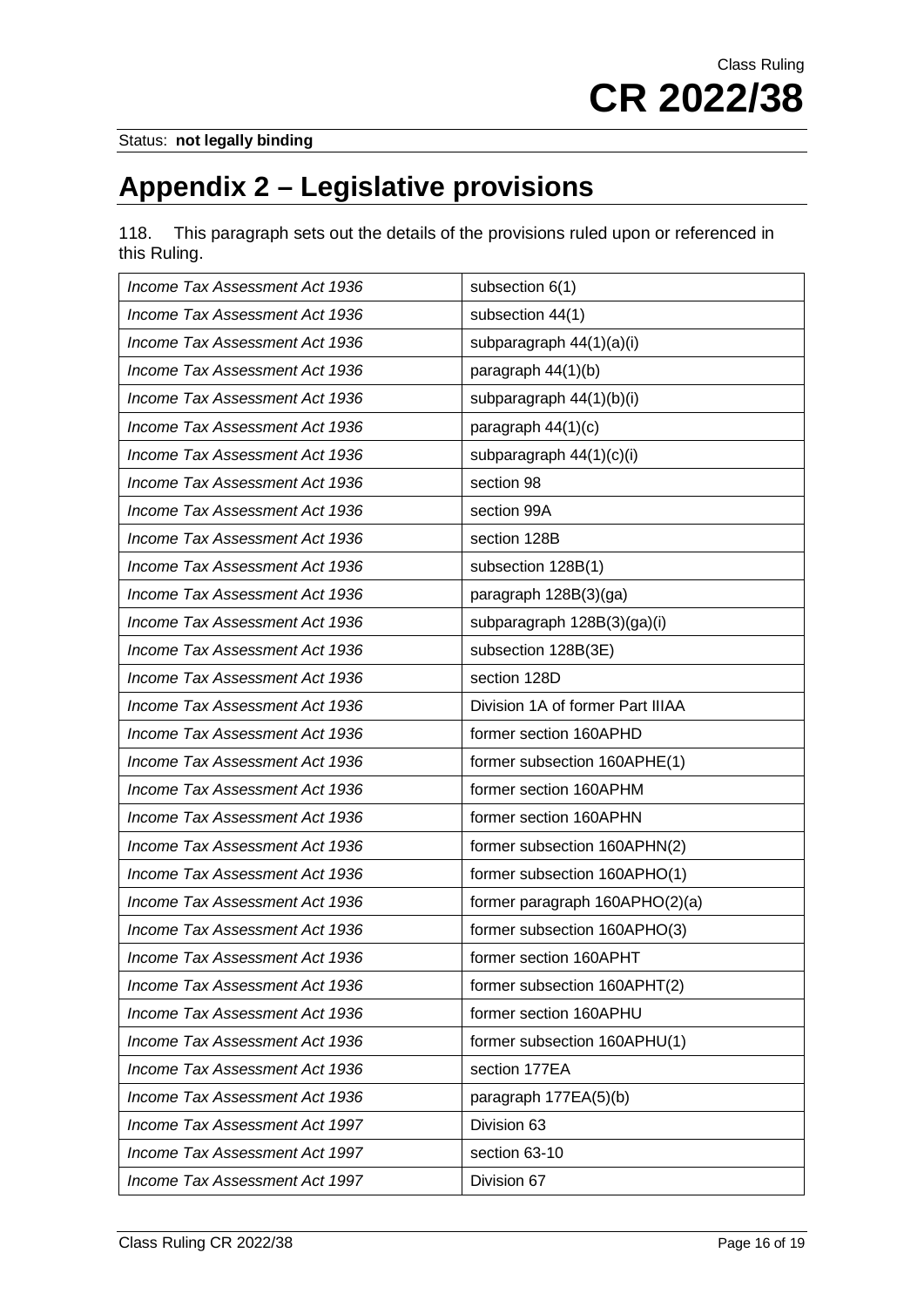| Income Tax Assessment Act 1997 | section 67-25           |
|--------------------------------|-------------------------|
| Income Tax Assessment Act 1997 | subsection 67-25(1A)    |
| Income Tax Assessment Act 1997 | subsection 67-25(1B)    |
| Income Tax Assessment Act 1997 | subsection 67-25(1C)    |
| Income Tax Assessment Act 1997 | subsection 67-25(1D)    |
| Income Tax Assessment Act 1997 | subsection 67-25(1DA)   |
| Income Tax Assessment Act 1997 | section 104-10          |
| Income Tax Assessment Act 1997 | subsection 104-10(1)    |
| Income Tax Assessment Act 1997 | subsection 104-10(2)    |
| Income Tax Assessment Act 1997 | subsection 104-10(3)    |
| Income Tax Assessment Act 1997 | paragraph 104-10(3)(b)  |
| Income Tax Assessment Act 1997 | subsection 104-10(4)    |
| Income Tax Assessment Act 1997 | subsection 104-165(3)   |
| Income Tax Assessment Act 1997 | Division 115            |
| Income Tax Assessment Act 1997 | section 115-10          |
| Income Tax Assessment Act 1997 | subsection 115-20(1)    |
| Income Tax Assessment Act 1997 | subsection 115-25(1)    |
| Income Tax Assessment Act 1997 | Subdivision 115-C       |
| Income Tax Assessment Act 1997 | subsection 116-20(1)    |
| Income Tax Assessment Act 1997 | section 202-40          |
| Income Tax Assessment Act 1997 | section 202-45          |
| Income Tax Assessment Act 1997 | section 204-30          |
| Income Tax Assessment Act 1997 | subsection 204-30(1)    |
| Income Tax Assessment Act 1997 | paragraph 204-30(3)(c)  |
| Income Tax Assessment Act 1997 | subsection 204-30(8)    |
| Income Tax Assessment Act 1997 | Division 207            |
| Income Tax Assessment Act 1997 | section 207-20          |
| Income Tax Assessment Act 1997 | subsection 207-20(1)    |
| Income Tax Assessment Act 1997 | subsection 207-20(2)    |
| Income Tax Assessment Act 1997 | subsection 207-35(1)    |
| Income Tax Assessment Act 1997 | section 207-45          |
| Income Tax Assessment Act 1997 | section 207-70          |
| Income Tax Assessment Act 1997 | section 207-75          |
| Income Tax Assessment Act 1997 | subsection 207-75(2)    |
| Income Tax Assessment Act 1997 | section 207-145         |
| Income Tax Assessment Act 1997 | subsection 207-145(1)   |
| Income Tax Assessment Act 1997 | paragraph 207-145(1)(a) |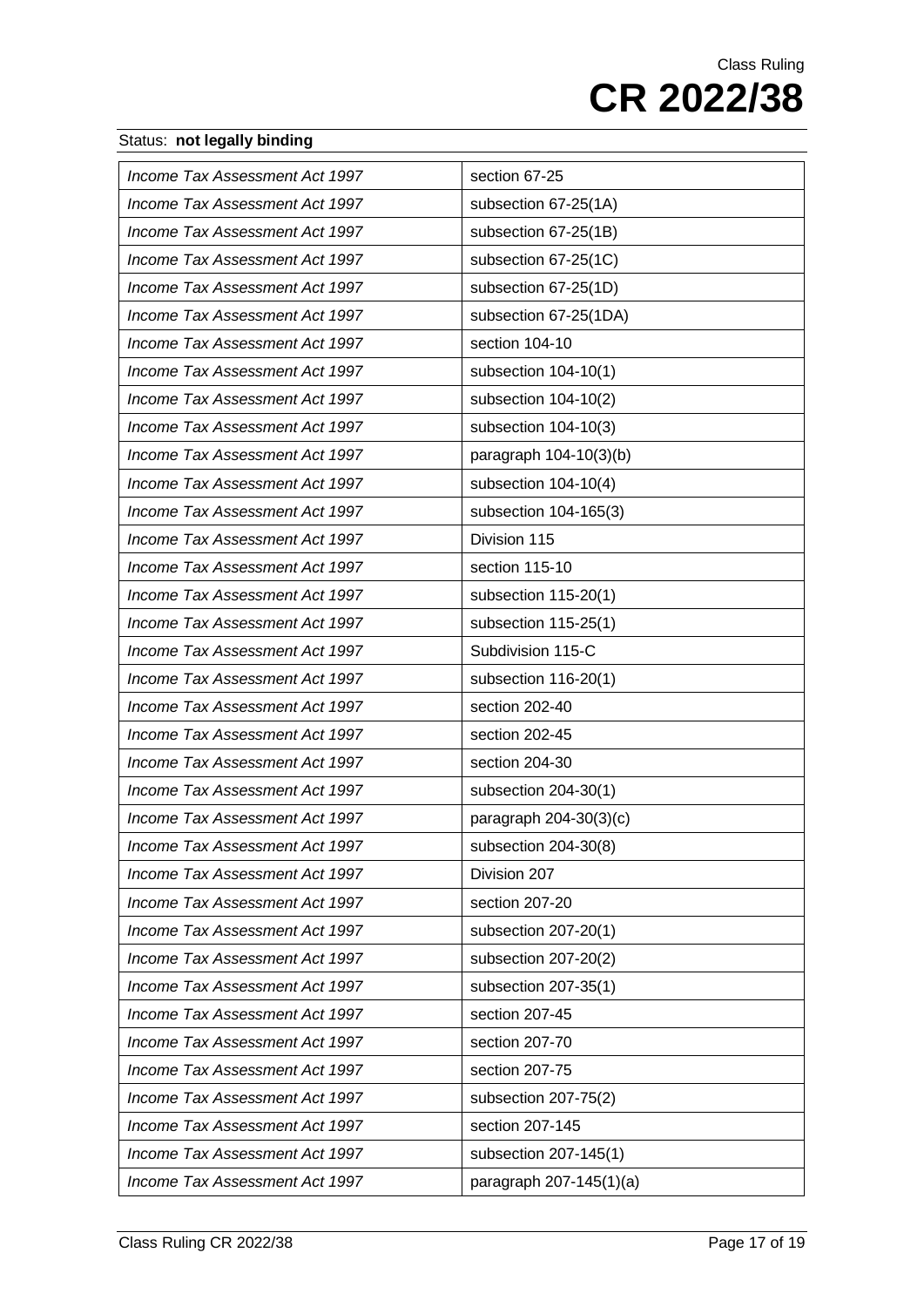| Income Tax Assessment Act 1997 | paragraph $207 - 145(1)(e)$ |
|--------------------------------|-----------------------------|
| Income Tax Assessment Act 1997 | paragraph 207-145(1)(f)     |
| Income Tax Assessment Act 1997 | section 207-155             |
| Income Tax Assessment Act 1997 | section 207-157             |
| Income Tax Assessment Act 1997 | Division 208                |
| Income Tax Assessment Act 1997 | section 208-195             |
| Income Tax Assessment Act 1997 | Division 230                |
| Income Tax Assessment Act 1997 | Subdivision 842-I           |
| Income Tax Assessment Act 1997 | section 855-10              |
| Income Tax Assessment Act 1997 | subsection $855-10(1)$      |
| Income Tax Assessment Act 1997 | section 855-15              |
| Income Tax Assessment Act 1997 | section 855-30              |
| Income Tax Assessment Act 1997 | section 977-50              |
| Income Tax Assessment Act 1997 | subsection 995-1(1)         |